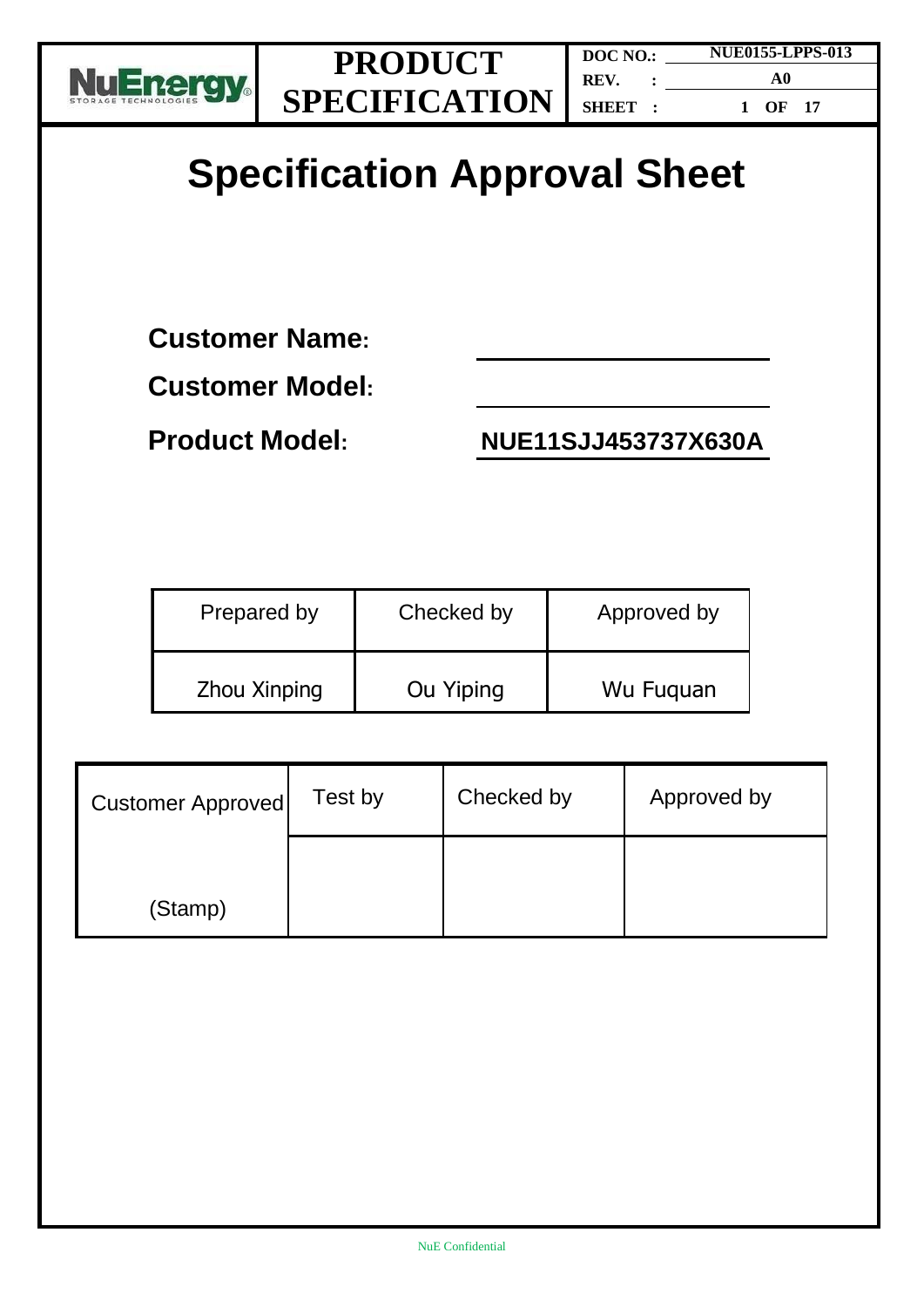



| DOC NO.: |  | <b>NUE0155-LPPS-013</b> |  |
|----------|--|-------------------------|--|
| REV.     |  | A0                      |  |
| SHEET :  |  | OF 17                   |  |

**Revision History**

| <b>Revision</b> | <b>Description</b> | <b>Date</b> | Approval |
|-----------------|--------------------|-------------|----------|
|                 |                    |             |          |
| A <sub>0</sub>  | Release            | 2017-03-18  | WF       |
|                 |                    |             |          |
|                 |                    |             |          |
|                 |                    |             |          |
|                 |                    |             |          |
|                 |                    |             |          |
|                 |                    |             |          |
|                 |                    |             |          |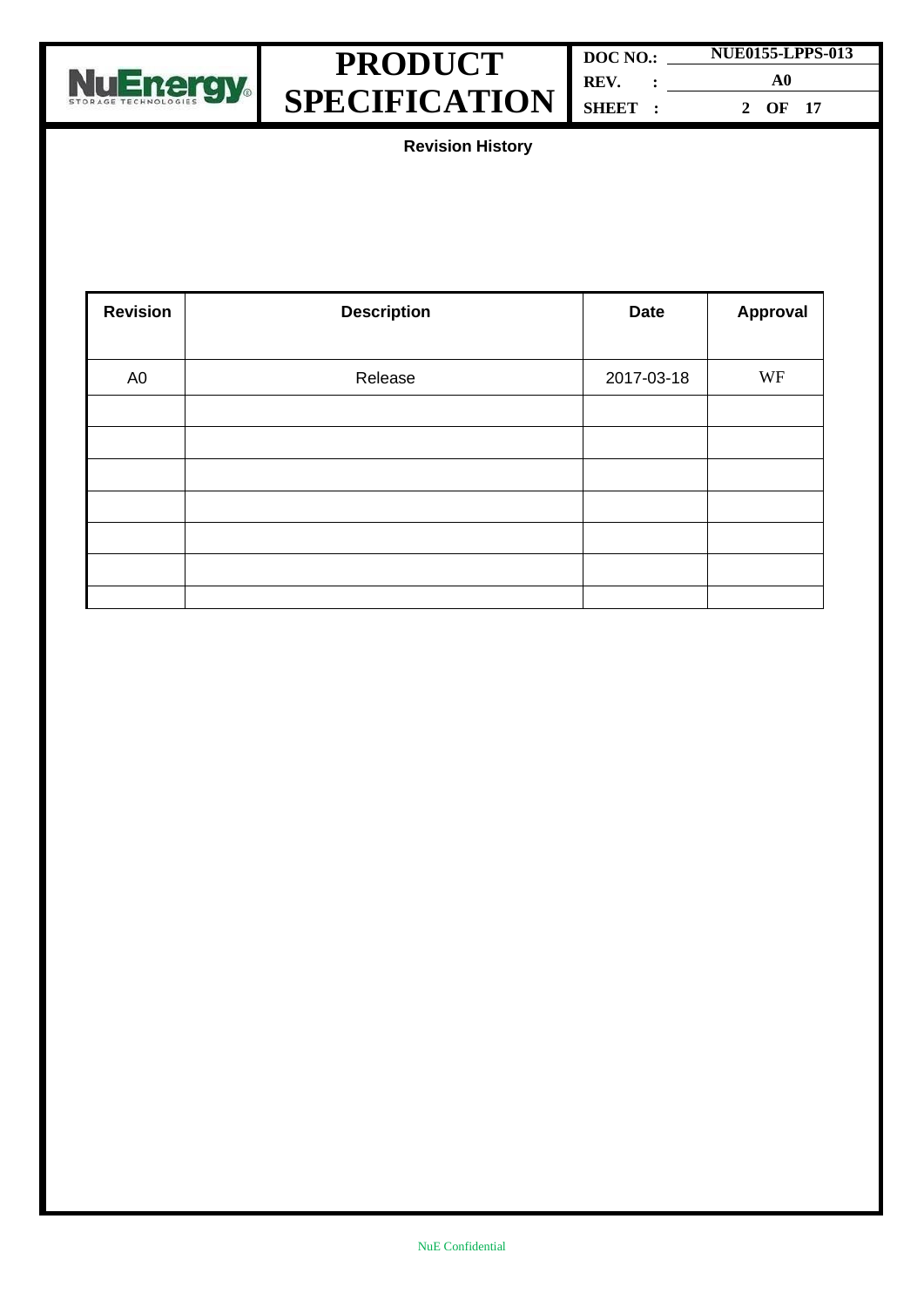

**DOC NO.: REV. : SHEET : NUE0155-LPPS-013 A0 3 OF 17**

#### **Contents**

- 1. Scope
- 2. Product basic information
- 3. Battery Outline Drawing
- 4. Electrical characteristics
- 5. Condition adapting characteristics
- 6. Cell safety performance
- 7. Battery safety performance
- 8. Others
- 9. Testing requirements
- 10. Electrical Characteristics
- 11. Cell
- 12. Electric Protect Features
- 13. Schematic circuit diagram
- 14. PCB Parts List BOM
- 15. PCB Layout PCB
- 16. Package
- 17. Warranty, Battery Precautions and Safety Instructions

Customer Inquiry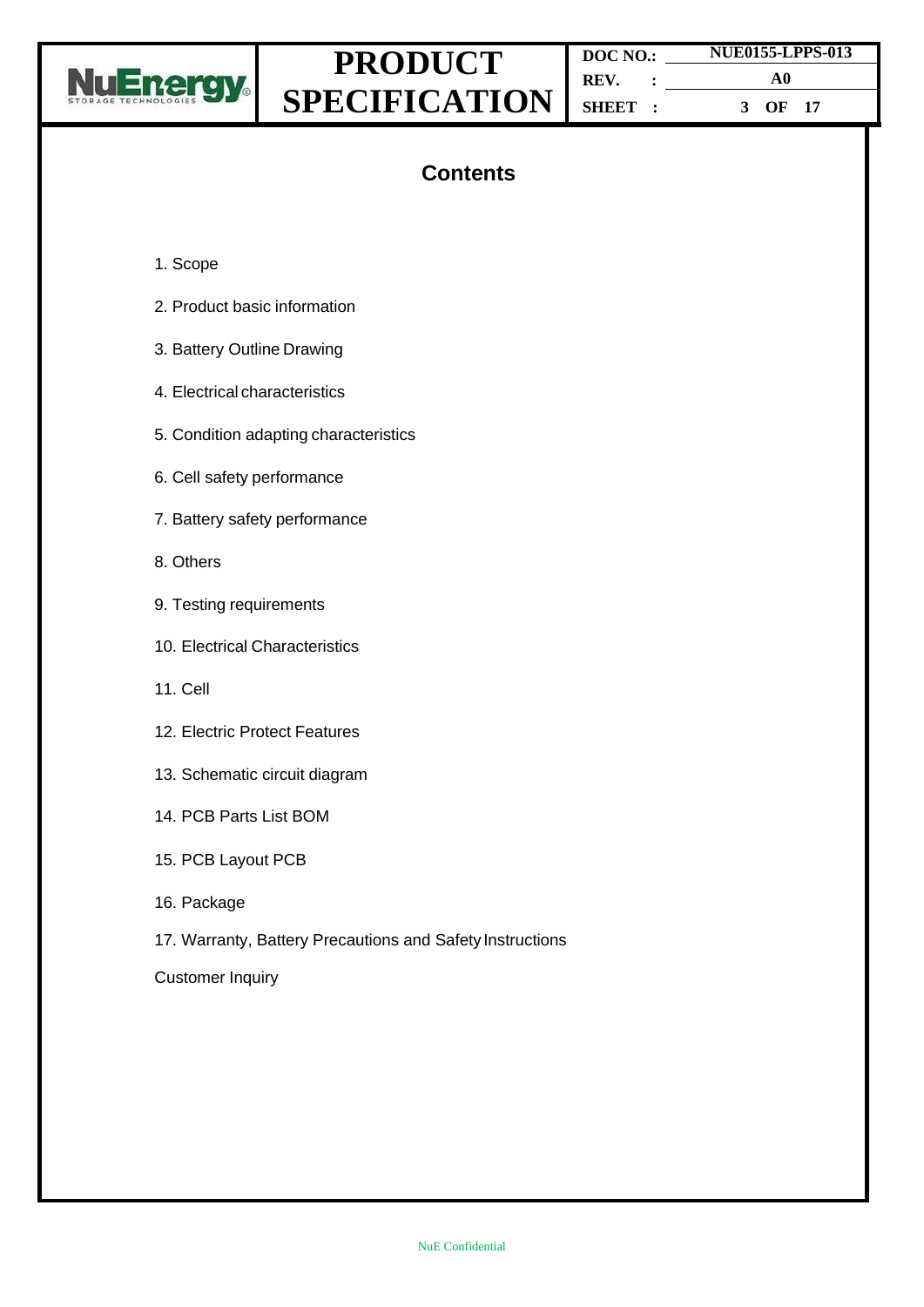

| DOC NO.: |  | <b>NUE0155-LPPS-013</b> |  |
|----------|--|-------------------------|--|
| REV.     |  | A0                      |  |
| SHEET:   |  | OF <sub>17</sub><br>4   |  |

#### **1. Scope**

The specification shall be applied to Lithium-ion Polymer (LIP) rechargeable battery pack which is provided by NuEnergy Storage Technologies, LLC**.**

#### **Reference standard**

GB/T 18287-2013,IEC/EN61960,UL1642

#### **2. Product basic information**

| <b>Items</b>                            | <b>Parameter</b>                                             |                         |  |  |
|-----------------------------------------|--------------------------------------------------------------|-------------------------|--|--|
| Battery model                           | 453737                                                       |                         |  |  |
| Design scheme                           | S-8261ABMMD-G3MT2x +8205A                                    |                         |  |  |
| Nominal voltage                         | 3.7V                                                         |                         |  |  |
| Minimum capacity                        | 630mAh (0.2C discharge)                                      |                         |  |  |
| <b>Typical capacity</b>                 | 650mAh (0.2C discharge)                                      |                         |  |  |
| Charging voltage                        | 4.2V                                                         |                         |  |  |
| Discharging cut-off voltage             | 3.0V                                                         |                         |  |  |
| Standard charging                       | 0.2C /4.2V                                                   |                         |  |  |
| Max charging                            | 1.0C /4.2V                                                   |                         |  |  |
| Standard discharging                    | 0.2C/3.0V                                                    |                         |  |  |
| Max discharging                         | 1.0C/3.0V                                                    |                         |  |  |
| Weight                                  | Appr. 11.7g                                                  |                         |  |  |
| Shipment voltage                        | $≥3.85V$                                                     |                         |  |  |
| Battery pack impedance                  | ≤150mΩ                                                       |                         |  |  |
| Operating temperature                   | $0^{\circ}$ C ~ 45 $^{\circ}$ C<br>Charging:                 |                         |  |  |
|                                         | Discharging: -20°C ~60°C                                     |                         |  |  |
| Storage (At 50% SOC and specified temp, | $-10^{\circ}$ C $-25^{\circ}$ C                              | (12 months, ≥85%)       |  |  |
| recoverable capacity in % vs time)      | -10 $\textdegree$ C ~45 $\textdegree$ C                      | (6 months,<br>≥85%      |  |  |
|                                         | $-10^{\circ}$ C $-55^{\circ}$ C                              | $≥90%$ )<br>$(1$ month, |  |  |
|                                         | 20±5°C is the recommended storage temperature                |                         |  |  |
|                                         | There should not be any remarkable scratches, cracks,        |                         |  |  |
|                                         | bolts, cauterization, deformations, swelling, leakage and so |                         |  |  |
| Visual Inspection                       | on, on the surface of the cell.                              |                         |  |  |
|                                         |                                                              |                         |  |  |
|                                         |                                                              |                         |  |  |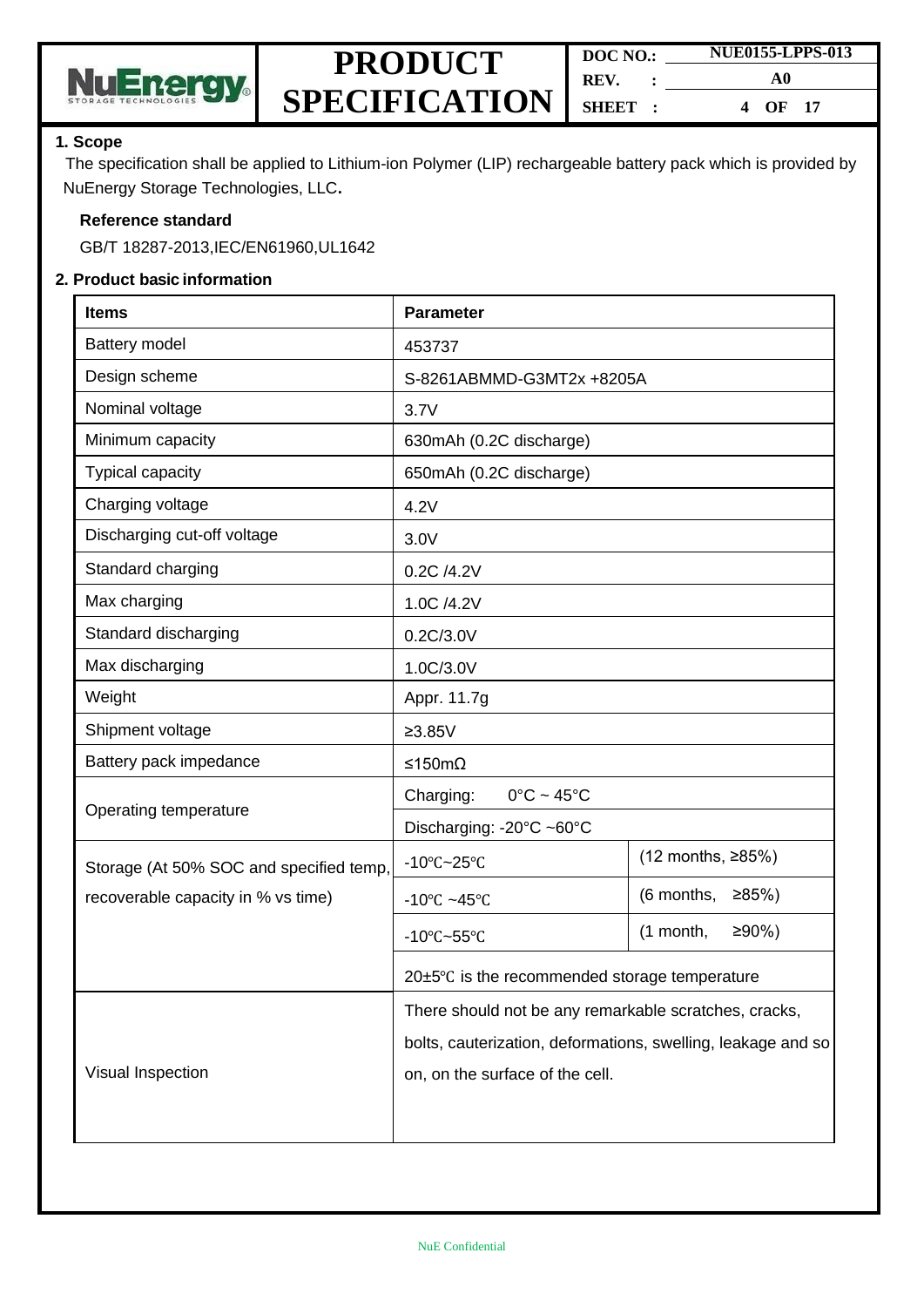

 $\mathcal{L}_{\mathcal{A}}$ 

# **SPECIFICATION**

**PRODUCT DOCNO.: NUE0155-LPPS-013 SHEET : A0 5 OF 17**

#### **3. Battery Outline Drawing**



Max:38.5mm Max:4.5 mm

| <b>BOM</b> (Bill of materials) |                      |                      |     |             |  |
|--------------------------------|----------------------|----------------------|-----|-------------|--|
| NO.                            | <b>Material Name</b> | Specification        | Qty | Remark      |  |
|                                | Cell                 | 453737/630mAh/3.7V   |     | <b>RoHS</b> |  |
| 2                              | Protection board     | PCB1640-15           |     | <b>RoHS</b> |  |
| 3                              | Wire                 | Red Wire UL3302#26   |     | <b>RoHS</b> |  |
|                                |                      | Black Wire UL3302#26 |     | <b>RoHS</b> |  |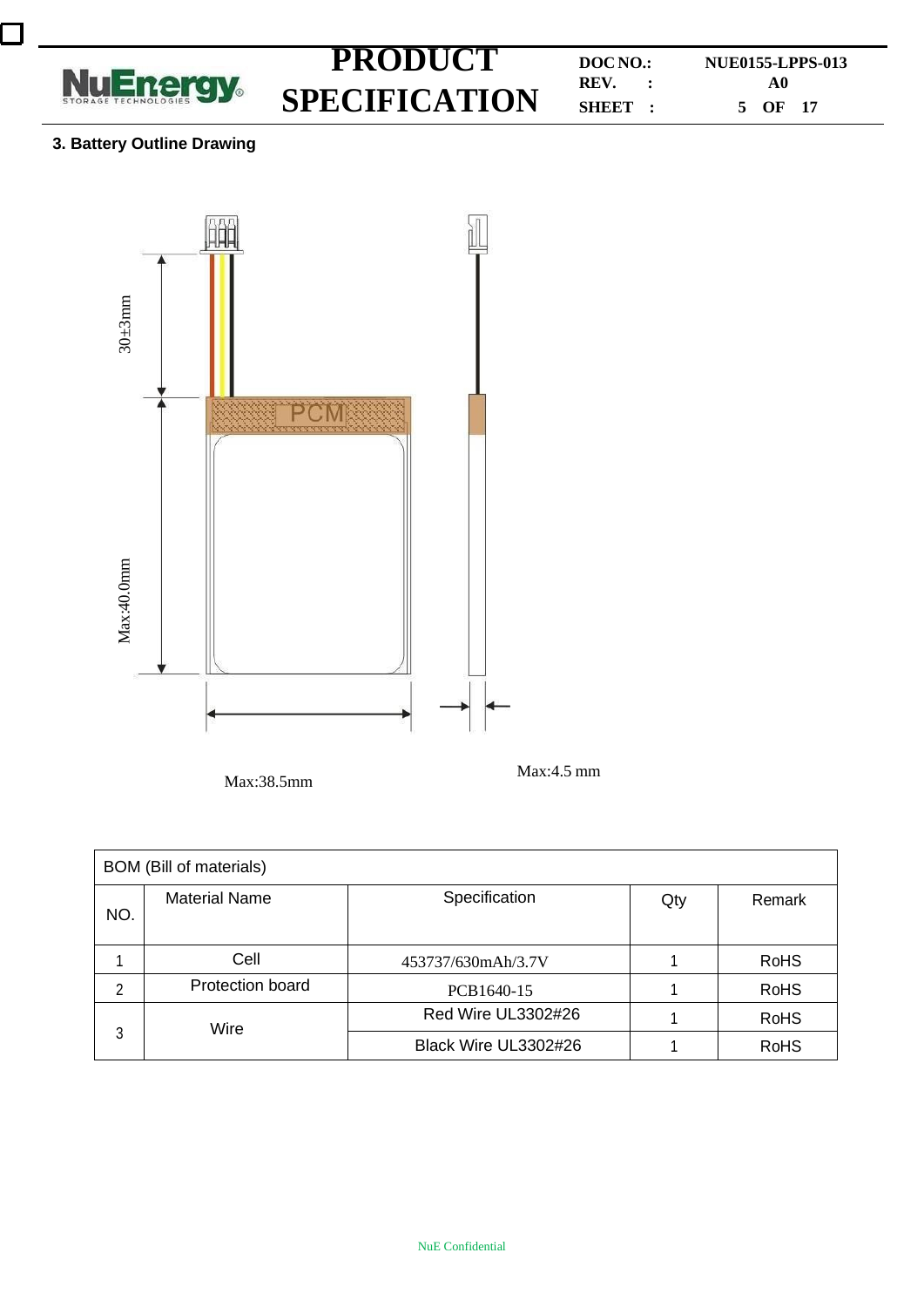

**DOC NO.: REV. : SHEET : NUE0155-LPPS-013 A0**

**6 OF 17**

#### 4. **Electrical characteristics**

| No.          | <b>Items</b>              | <b>Test Method</b>                                                                                                                                                     | <b>Criteria</b> |
|--------------|---------------------------|------------------------------------------------------------------------------------------------------------------------------------------------------------------------|-----------------|
| 1            | <b>Standard Charge</b>    | Charging the cell initially with constant current at 0.2C<br>and then with constant voltage at 4.2V till charge current<br>declines to 0.02C.                          | N/A             |
| $\mathbf{2}$ | <b>Minimal Capacity</b>   | The capacity means the discharge capacity of the cell,<br>which is measured with discharge current of 0.2C with<br>3.0V cut-off voltage after the standard charge.     | $\geq 630$ mAh  |
| 3            | Charge/Discharge<br>Cycle | The capacity on 0.2C discharge shall be measured after<br>500 cycles of 0.2C charge and discharge at 23±2°C.                                                           | Capacity≥80%    |
| 4            | Retention<br>Capability   | After full charging, storing the battery 28 days with 20 $\pm$<br>5°C condition, and then staying 1 hours with discharge<br>current of 0.2C till 3.0V cut-off voltage. | Capacity≥85%    |

#### ※ **Typical capacity**

The capacity means the average discharge capacity of the cell, which is measured with discharge current of 0.2C with 3.0V cut-off voltage after the standard charge at 23±2℃ environment temperature,

unit: mAh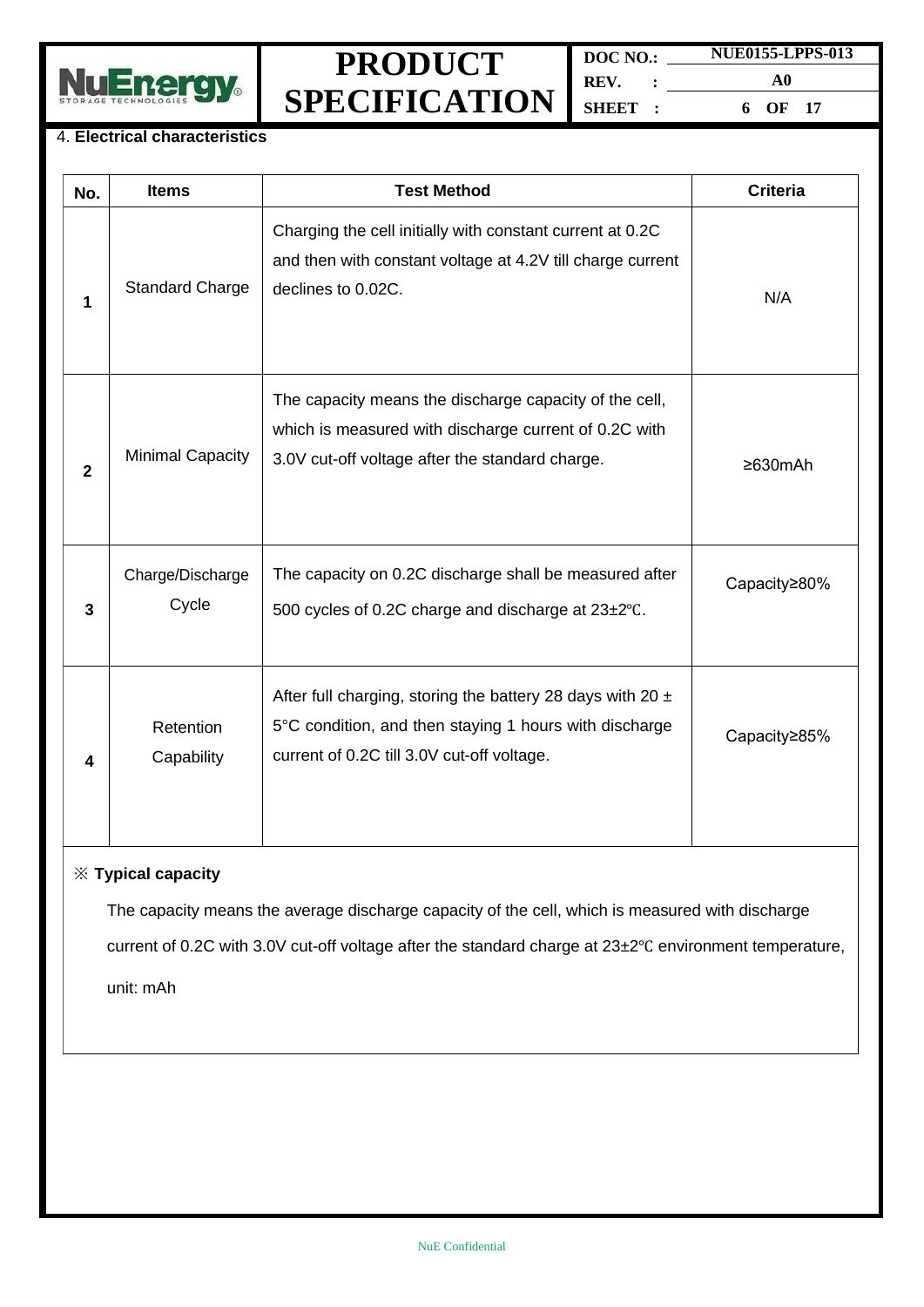



**DOC NO.: REV. : SHEET : NUE0155-LPPS-013 A0**

**7 OF 17**

#### **5Condition adapting characteristics**

|                |                                             |                                                                                                                                                                                                                                                  | <b>Criteria</b>                                                                                                                          |
|----------------|---------------------------------------------|--------------------------------------------------------------------------------------------------------------------------------------------------------------------------------------------------------------------------------------------------|------------------------------------------------------------------------------------------------------------------------------------------|
| No.            | <b>Items</b>                                | <b>Test Method</b>                                                                                                                                                                                                                               |                                                                                                                                          |
|                | Constant<br>temperature<br>and Humidity     | After standard charging,<br>put cell into the box that the<br>temperature is 40±2°C and the<br>humidity ranges<br>between 9095% for 48hours, then put it at 23±2°Cfor 2<br>hours, then discharge with current of 0.2C to the cut-off<br>voltage. | No distortion, no rust, no<br>leakage, no venting, no<br>rupture, no fire, no<br>explosion, the discharge<br>time is not less than 3hrs. |
| $\overline{2}$ | <b>High Temperature</b><br>Performance Test | After full charging, put the cell into box with high<br>temperature of $55^{\circ}$ C $\pm$ 2°C for 2h, then discharge with<br>current of 1.0C to the cut-off voltage.                                                                           | No distortion, no rupture, no<br>fire, no smoke or leakage<br>Discharge time≥51min                                                       |
| 3              | Low Temperature<br>Performance Test         | After full charging, put the cell into box with low<br>temperature of $-10\pm2\degree$ C for $16\sim24$ h, then discharge with<br>current of 0.2C to the cut-off voltage.                                                                        | No distortion, no rupture, no<br>fire, smoke or leakage<br>Discharge time≥3h                                                             |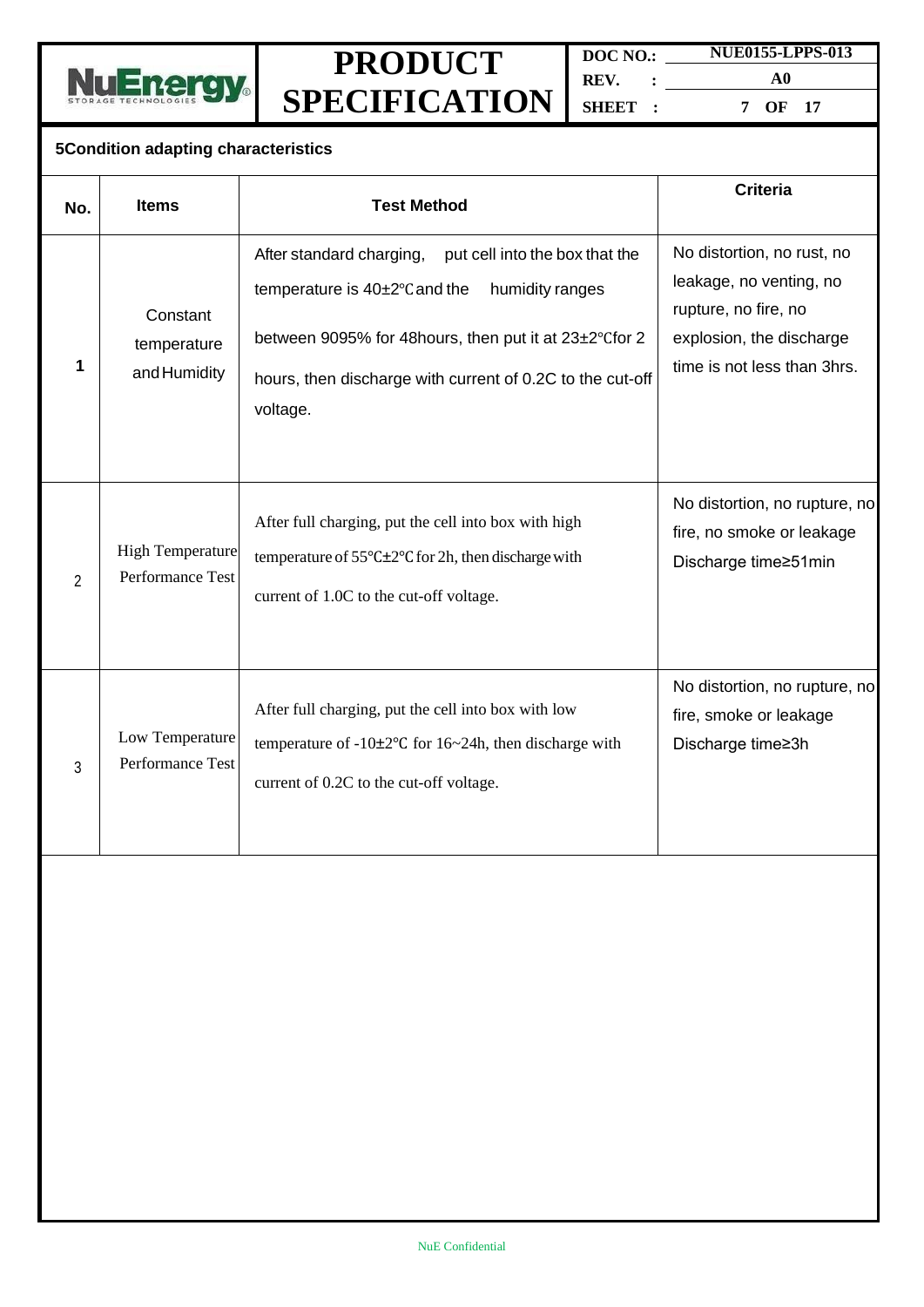

**DOC NO.: REV. : SHEET : NUE0155-LPPS-013 A0**

**8 OF 17**

#### **6. Cell safety performance**

| No.          | <b>Items</b>                             | <b>Test Method</b>                                                                                                                                                                                                                       | <b>Criteria</b>           |
|--------------|------------------------------------------|------------------------------------------------------------------------------------------------------------------------------------------------------------------------------------------------------------------------------------------|---------------------------|
| 1            | Cell<br>Overcharge                       | After discharge to limit voltage, charged at constant current<br>of 3C and constant voltage of 4.6V, while voltage reaches to<br>the max, if charging continued over 7 hours or temperature<br>is 20% less than the top, close the test. | No explosion and no fire. |
| $\mathbf{2}$ | External<br>Short-circuit<br><b>Test</b> | Cell terminals are short-circuited to discharged state less than<br>0.1V or longer time with a resistance of 50m $\Omega$ or less. Tests<br>are to be conducted at room temperature.                                                     | No explosion and no fire. |
| 3            | Over-<br>Discharge<br><b>Test</b>        | Cell is discharged at a current of 1C rate for 2.5 hours. (I<br>current stops by safety or passive circuit on the battery, tes<br>is finished).                                                                                          | No explosion and no fire. |
| 4            | <b>Crush Test</b>                        | Crush between two flat plates. Applied force is about 13kN.                                                                                                                                                                              | No explosion and no fire. |
| 5            | <b>Impact Test</b>                       | Impact between bar (15.8mm diameter) and 9.1Kg falling<br>material (at a height of 6.1cm). Bar is laid across the center<br>of the test sample.                                                                                          | No explosion and no fire. |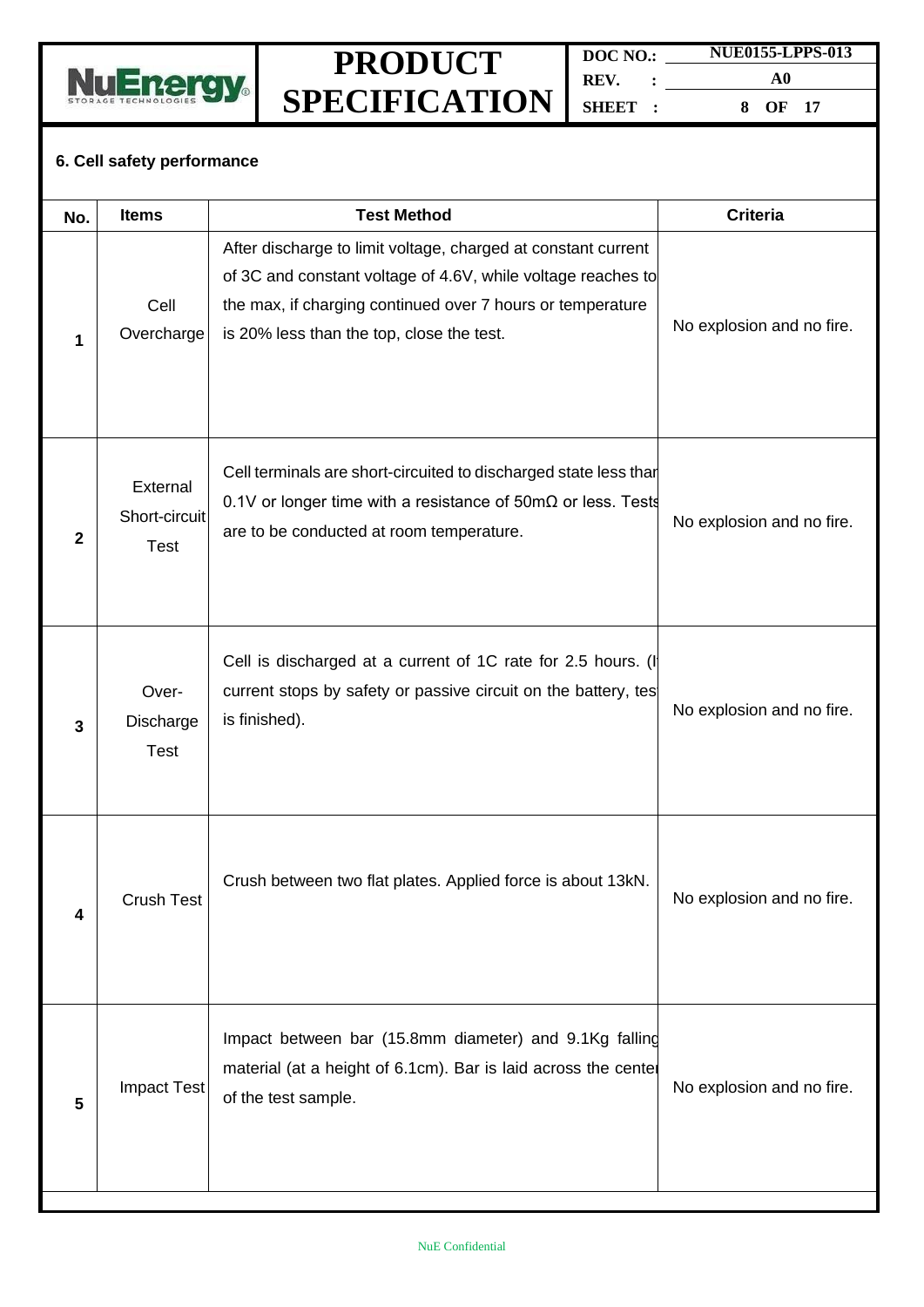|                |                      |  | <b>PRODUCT</b><br><b>SPECIFICATION</b>                                                                                                                                                                                                                                                               | DOC NO.:<br>REV.<br><b>SHEET</b> | <b>NUE0155-LPPS-013</b><br>${\bf A0}$<br>OF<br>17<br>9 |
|----------------|----------------------|--|------------------------------------------------------------------------------------------------------------------------------------------------------------------------------------------------------------------------------------------------------------------------------------------------------|----------------------------------|--------------------------------------------------------|
| 6              | Drop                 |  | After standard charging, the cell is to be dropped from a<br>height of 1.2 meter onto a thickness of 20mm board, dropped<br>once in the positive and negative directions of three mutually<br>perpendicular X, Y, Z axes.                                                                            |                                  | No leakage, no smoke,<br>no fire, no explosion.        |
| $\overline{7}$ | <b>Vibration Tes</b> |  | Fixed the fully charged cell to vibration table and subjected<br>to vibration cycling that the frequency is to be varied at the<br>rate of 1Hz per minute between 10Hz and 55Hz, the<br>excursion of the vibration is 0.8mm. The cell shall be<br>vibrated for 90 ~100 minutes per axis of XYZ axes. |                                  | No explosion, no fire. no<br>leakage.                  |
| 8              | Heating              |  | After standard charging, put cell in the baking oven and<br>start, the temperature of the oven is to be raised at a rate of<br>5±2°C per minute to a temperature of 130±2°C, remain for<br>30 minutes at that temperature.                                                                           |                                  | No explosion and no fire.                              |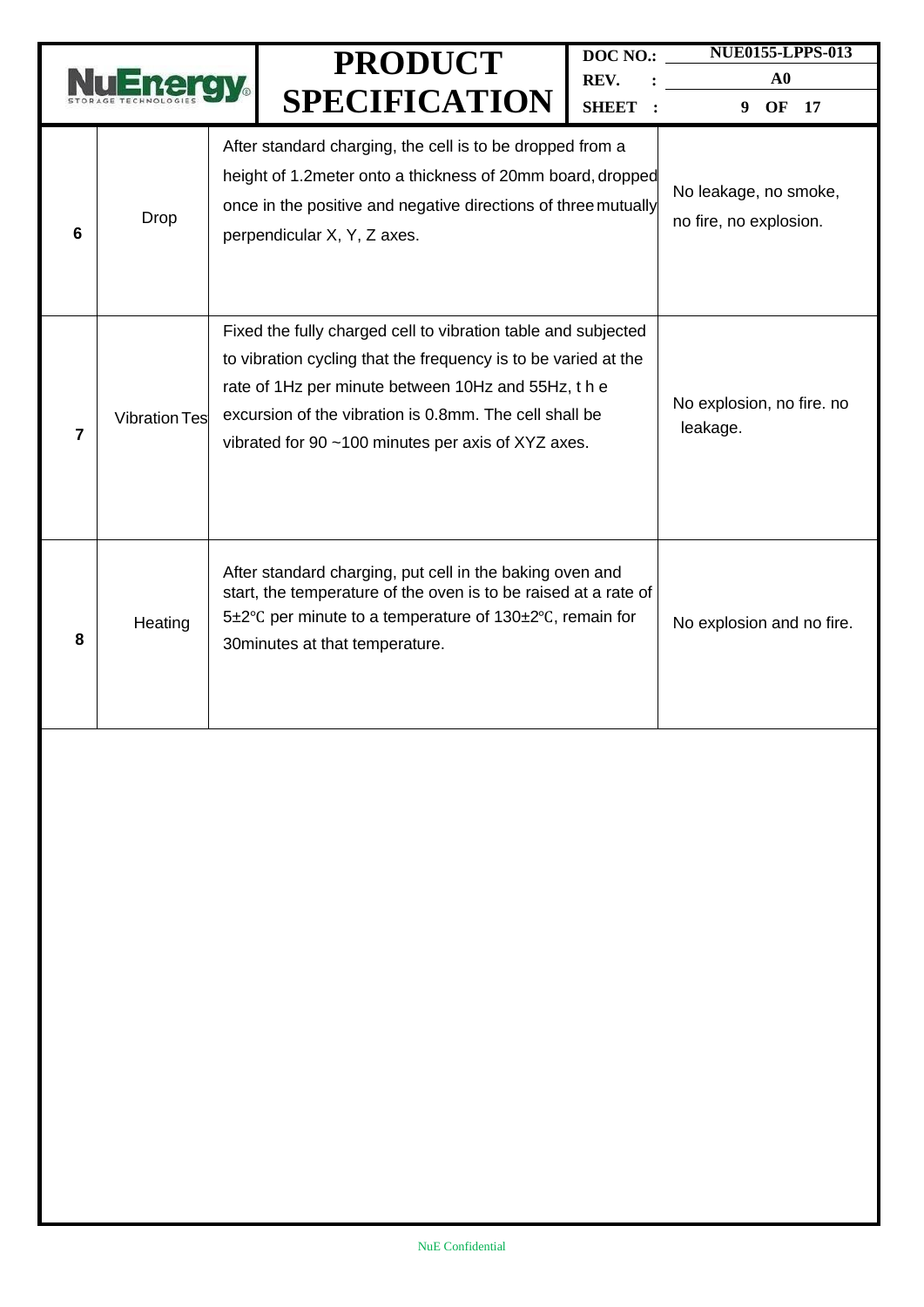

**DOC NO.: REV. : SHEET : NUE0155-LPPS-013 A0**

**10 OF 17**

| 7. Battery safety performance |                                 |                                                                                                                                                                                                                                                         |                                                                                             |  |  |  |
|-------------------------------|---------------------------------|---------------------------------------------------------------------------------------------------------------------------------------------------------------------------------------------------------------------------------------------------------|---------------------------------------------------------------------------------------------|--|--|--|
| 1                             | Overcharge<br>protection        | After battery charge finished, then charge the battery for 8<br>hours with a power which can provide 2 times more than<br>nominal voltage and 2C <sub>5</sub> A current.                                                                                | No fire, no explosion. The<br>electrical properties of<br>normal.                           |  |  |  |
| 2                             | Over<br>discharge<br>protection | After the battery is fully charged, discharge at 20±5°C<br>conditions with 0.2C <sub>5</sub> A until the battery voltage drops to the<br>over discharge voltage, then discharge with a $30\Omega$ resister for<br>24 hours.                             | No fire, no explosion. The<br>electrical properties of<br>normal.                           |  |  |  |
| 3                             | Short<br>protection             | After standard charging, connect the positive and negative<br>terminals of the cell with copper wire having a maximum<br>resistance load of 0.1 $\Omega$ at room temperature, the test is<br>discontinued when the surface temperature lower than 10°C. | The battery shall no<br>rupture, smoke, catch fire,<br>or leakage.<br>Battery Voltage ≥3.6V |  |  |  |

#### **8. Others**

Any matters that this specification doesn't cover should be conferred between the customer and NuE.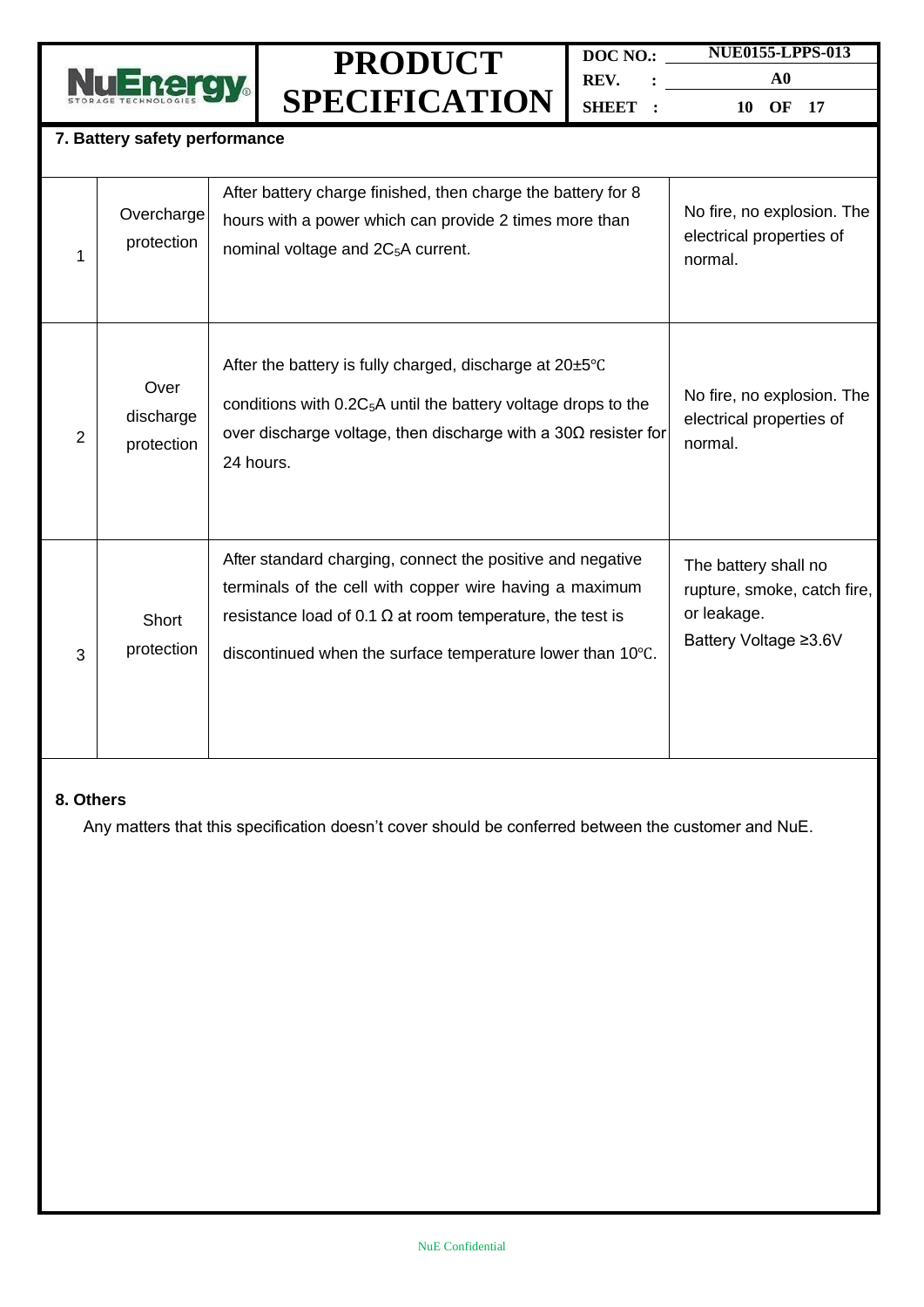

#### **9. Testing requirements**

- 1. Battery testenvironment
	- Temperature: 23±2℃

Relative humidity: 60± 20% RH

Atmospheric pressure: 86106 KPa

#### 2. Measuring instrumentationrequirements

Voltage instrumentation requirements: Measuring the voltage meter accuracy no less than 0.5 magnitude Current instrumentation requirements: Measuring the current meter accuracy no less than 0.5 magnitude Time instrumentation requirements: Measuring the time meter accuracy no less than 0.1%

Temperature instrumentation requirements: Measuring the temperature meter accuracy no less than

0.5 ℃

Impedance instrumentation requirements: Measuring impedance should by sinusoidal alternating (1 KHZ) test

#### **10. Electrical Characteristics**

- 10.1 Battery charge/discharge
	- 1. Full charged definition

With charging voltage 4.2V, current 0.2C continued to charge the battery pack, when charging current drops to 0.02C charging is terminated, shall be full charged.

2. Full discharged definition Standard discharge current 0.2 C for continuous discharge, when the voltage drops to discharge cut-off voltage 3.0V discharge is terminated, shall be full discharged.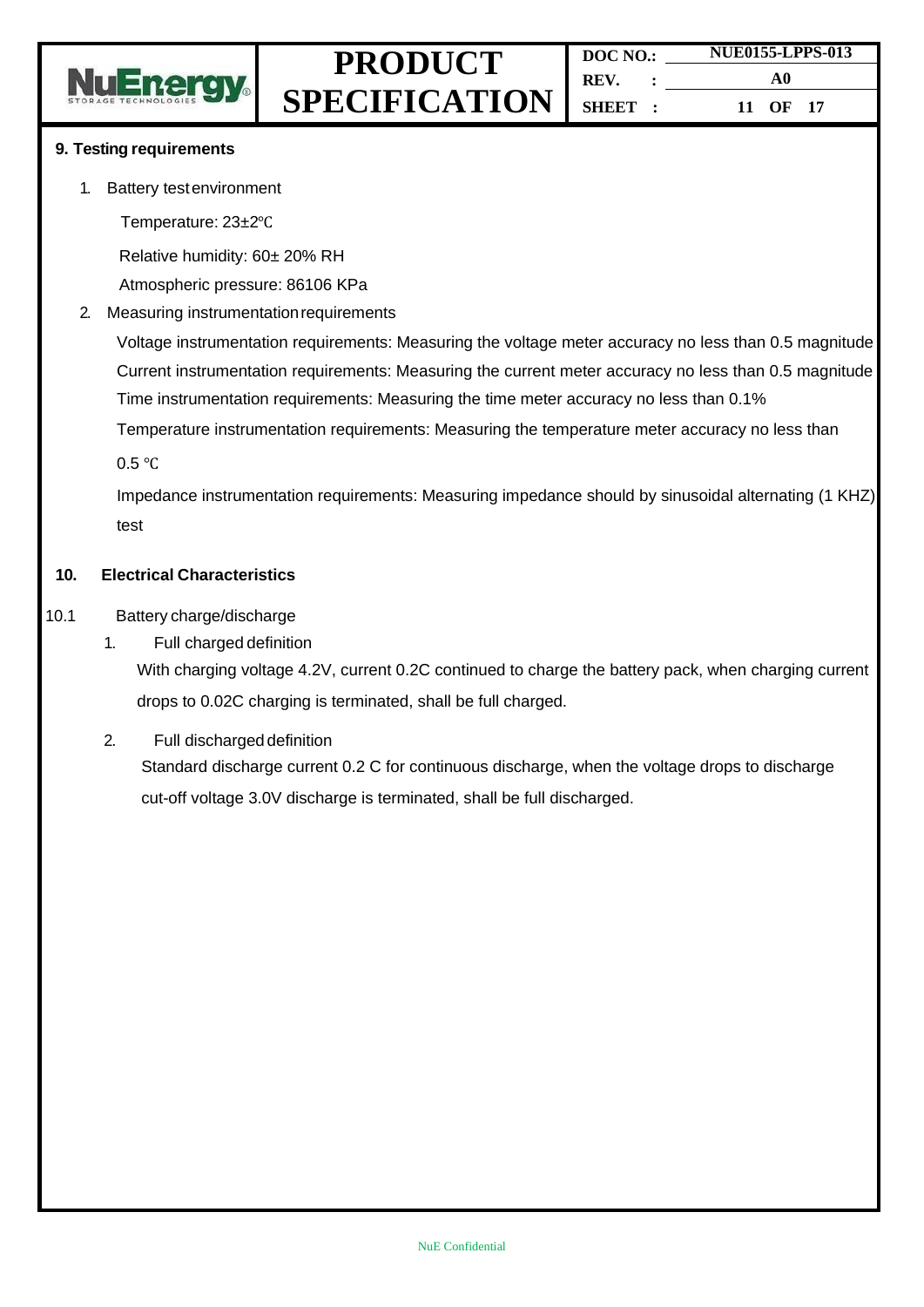

**DOC NO.: REV. : SHEET : NUE0155-LPPS-013**

**A0 12 OF 17**

#### **11.** Cell

#### 1. Performance parameters

| No             | Project               |   | Specification  | <b>Remarks</b>                        |
|----------------|-----------------------|---|----------------|---------------------------------------|
| 1              | Cell minimum capacity |   | 630mAh         | 0.2C discharge                        |
| $\overline{2}$ | Initial impedance     |   | ≤50mΩ          | 1kHz AC Impedance                     |
| 3              | Nominal voltage       |   | 3.7V           |                                       |
|                |                       | T | 4.5mmMax       | <b>Thickness</b>                      |
| 4              | <b>Dimensions</b>     | W | 39.0mmMax      | Width                                 |
|                |                       | L | 38.5mmMax      | Cell length not including Tab sealant |
|                |                       | A | 15±2.0mm       | Distance of tab center                |
|                |                       | B | $4.0 + 0.2$ mm | Tab width                             |

#### 2. Cell outline drawing

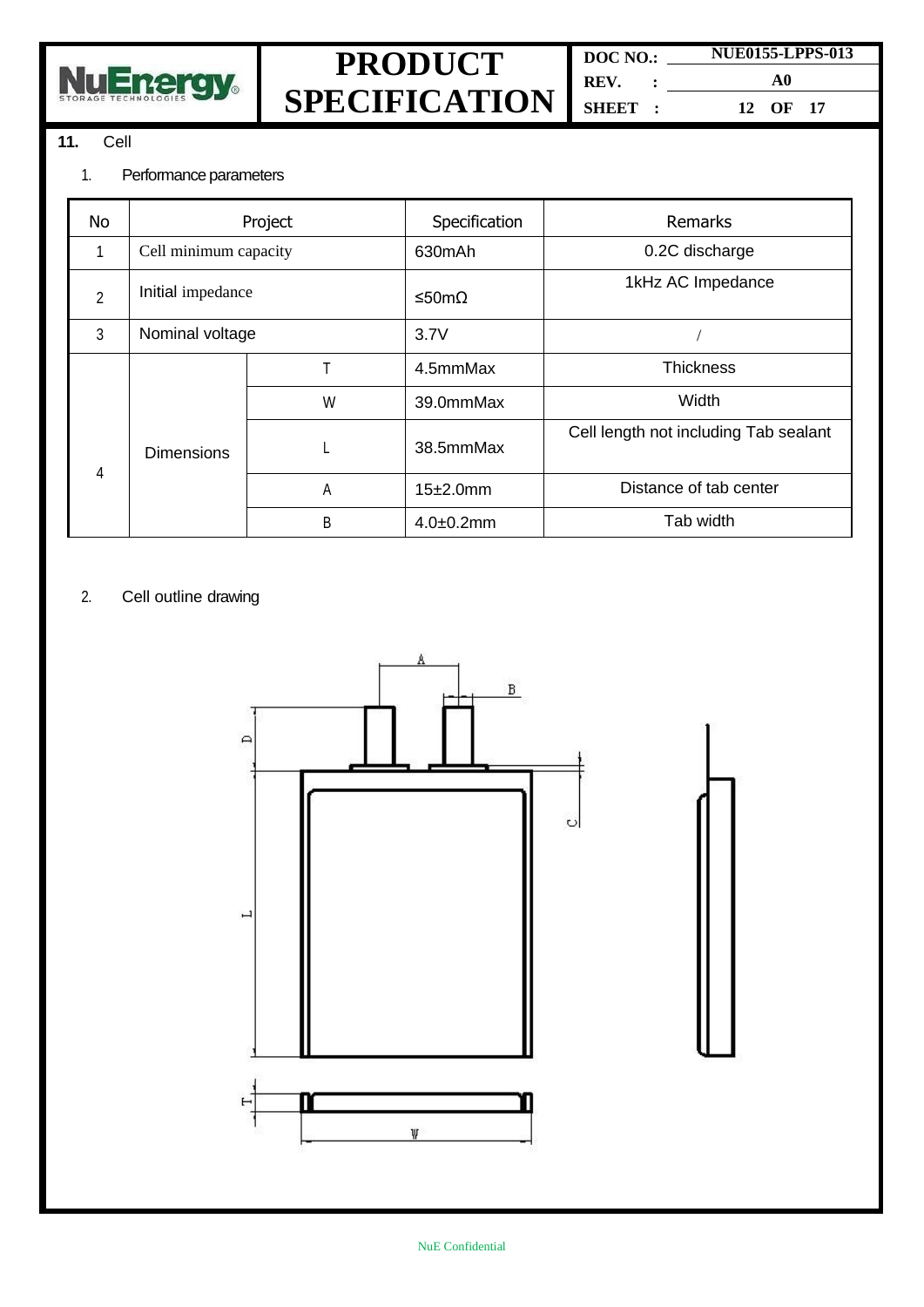

**DOC NO.: REV. : SHEET : NUE0155-LPPS-013**

**A0 13 OF 17**

#### **12 Electric Protect Features**

| Item                      | Symbol             | Content                                 | Criterion                        |  |
|---------------------------|--------------------|-----------------------------------------|----------------------------------|--|
|                           | V <sub>DET1</sub>  | Over charge detection voltage           | 4.28±0.05V                       |  |
| Over charge Protection    | tV <sub>DET1</sub> | Over charge detection delay time        | 1.0sMAX                          |  |
|                           | V <sub>REL1</sub>  | Over charge release voltage             | 4.10V±0.1V                       |  |
|                           | V <sub>DET2</sub>  | Over discharge detection voltage        | $2.8 + 0.10V$                    |  |
| Over discharge protection | tV <sub>DET2</sub> | Over discharge detection delay time     | 128msMAX                         |  |
|                           | V <sub>REL2</sub>  | Over discharge release voltage          | 2.8V±0.1V                        |  |
|                           | V <sub>DET3</sub>  | Over current detection voltage          | 100mV±30mV                       |  |
| Over current protection   | $I_{DP}$           | Over current detection current          | MIN1.8A<br>MAX3.5A               |  |
|                           | tV <sub>DET3</sub> | Detection delay time                    | 8.0msMAX                         |  |
|                           |                    | Release condition                       | Cut load                         |  |
|                           |                    | Detection condition                     | <b>Exterior short circuit</b>    |  |
| Short protection          | <b>T</b> SHORT     | Detection delay time                    | 280 µsMAX                        |  |
|                           |                    | Release condition                       | Cut short circuit                |  |
| Interior resistance       | $R_{DS}$           | Main loop electrify resistance          | $V_C = 4.2VR_{DS} \le 70m\Omega$ |  |
| Current consumption       | $I_{DD}$           | Current consumes in normal<br>operation | 3.0µA Type<br>7.0µAMax           |  |
| 0V Prohibition /allowance |                    | allowance                               |                                  |  |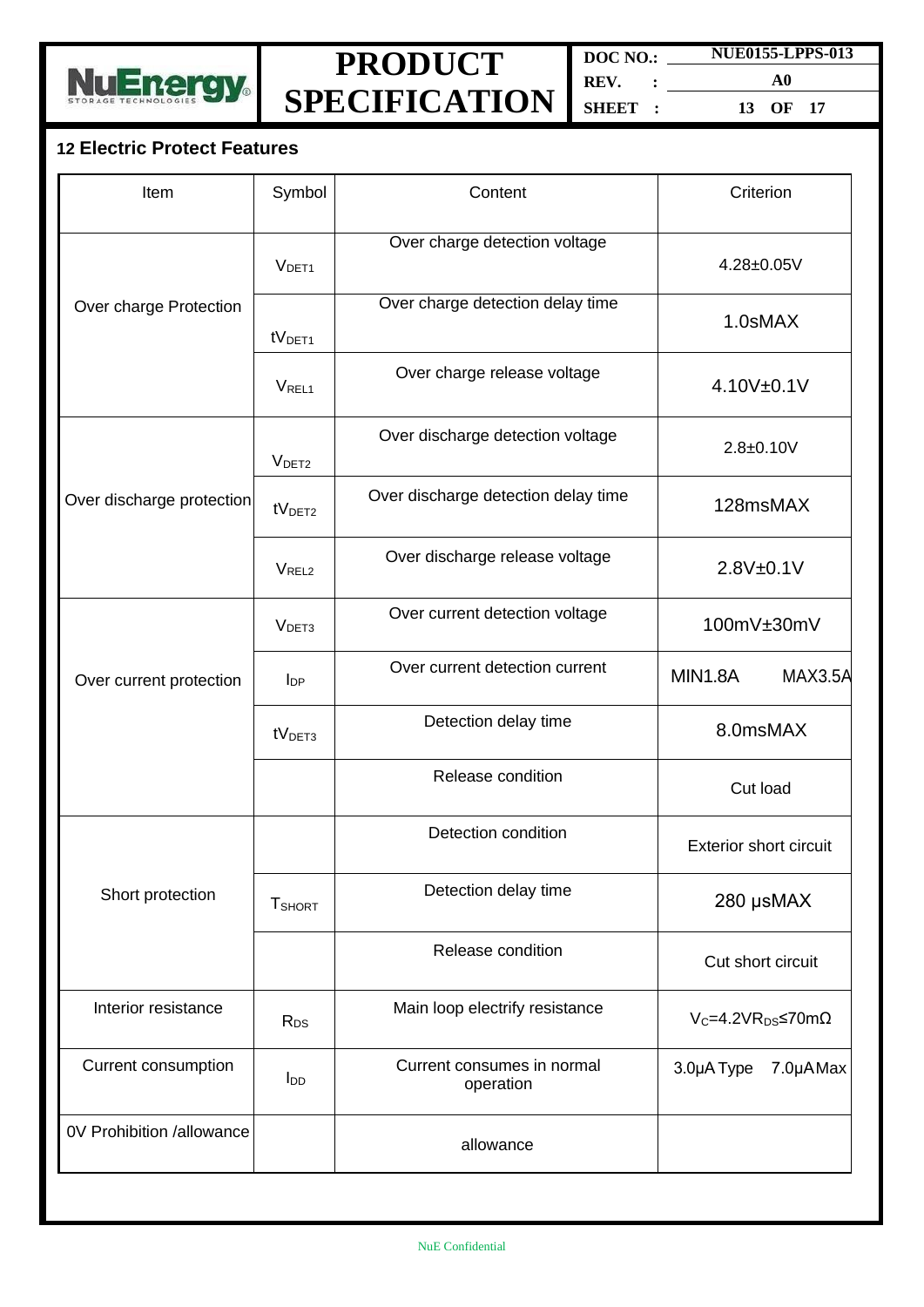

| DOC NO.: | <b>NUE0155-LPPS-013</b> |  |  |
|----------|-------------------------|--|--|
| REV.     | A0                      |  |  |
| SHEET:   | 14 OF 17                |  |  |

#### **13. Schematic circuit diagram**



#### **14. PCB Parts List BOM**

| Item | Part Name      | Description                        | QTY              | Footprint | Supplier            | Remark |
|------|----------------|------------------------------------|------------------|-----------|---------------------|--------|
|      | U <sub>1</sub> | S-8261ABMMD-G3<br>MT <sub>2x</sub> | 1pcs             | SOT-23-6  | <b>SEIKO</b>        |        |
| 2    | Q <sub>1</sub> | 8205A                              | 1pcs             | TSSOP-8   | MT                  |        |
| 3    | R <sub>1</sub> | $470 + 5%$                         | 1pcs             | 0402      | Any approved vendor |        |
| 4    | R <sub>2</sub> | 2K±5%                              | 1 <sub>pcs</sub> | 0402      | Any approved vendor |        |
| 5    | C <sub>1</sub> | $0.1uF±10\%25V$                    | 1pcs.            | 0402      | Any approved vendor |        |
| 6    | <b>PCB</b>     | PCB2640-15                         | 1pcs.            |           | Any approved vendor |        |

#### **15. PCB Layout PCB**

Top Layer

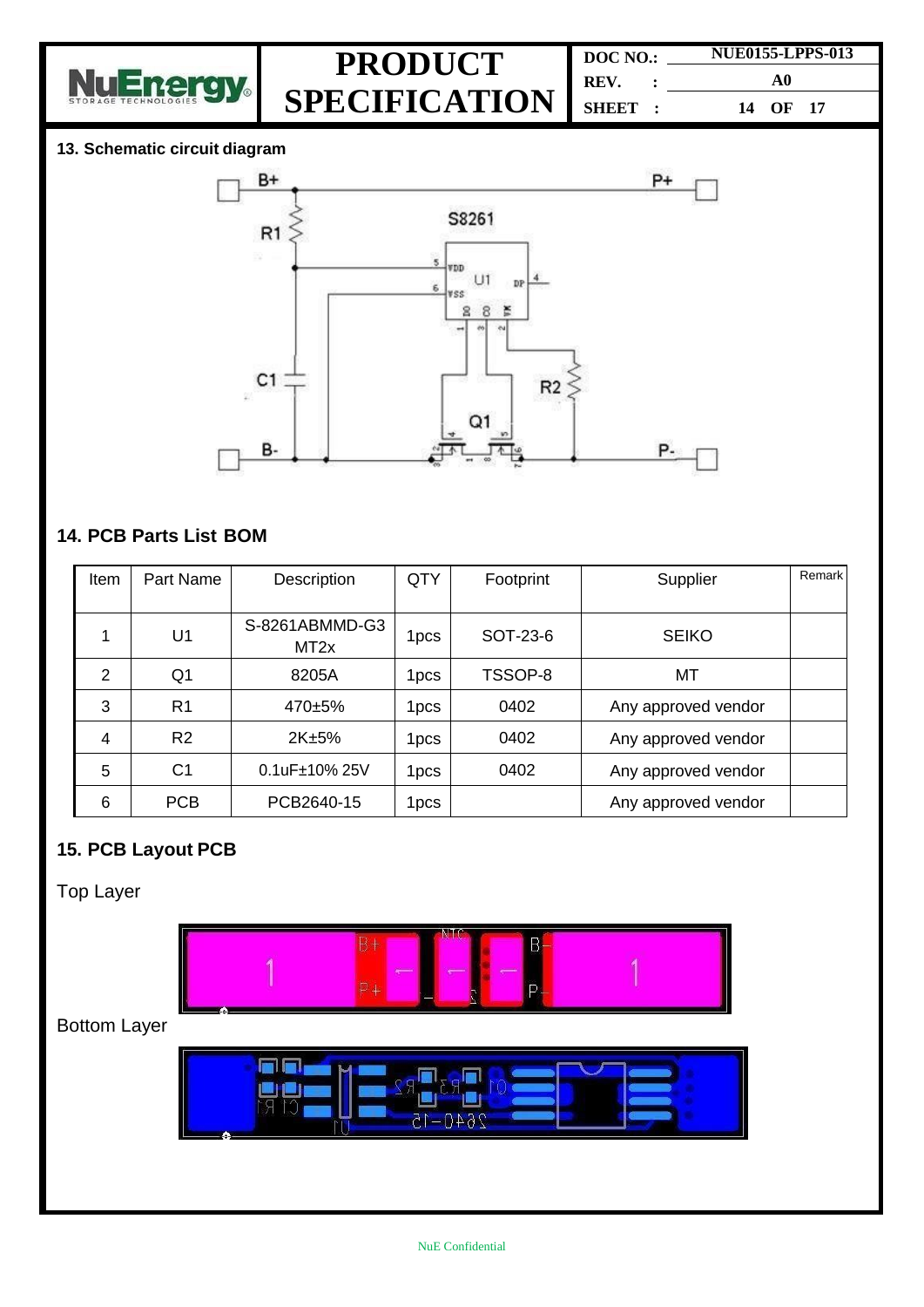

**DOC NO.: REV. : SHEET : NUE0155-LPPS-013 A0 15 OF 17**

#### **16. Package**

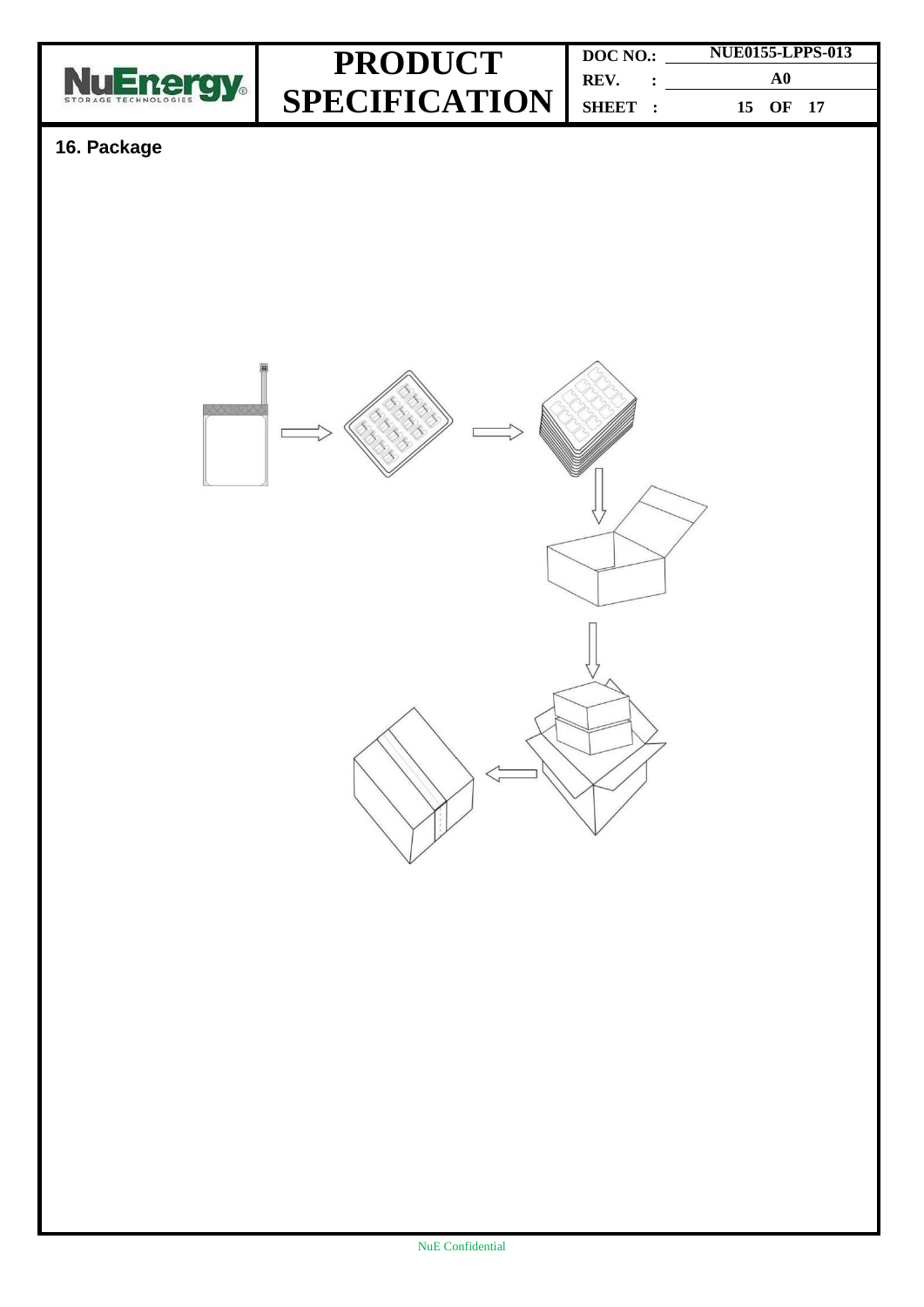

#### **17. Warranty, Battery Precautions and Safety Instructions**

Please be sure to take to comply with the specifications and the following precautions to use with batteries,

if any incidents occur due to not following the specification parameters, and maintenance conditions, NuEnergy

Storage Technologies will not accept anyresponsibility. Limited Warranty Period is 1 year from dat e of

- manufacture.
- Maintenance: Please use 0.5C charge current to charge up battery to 60% SOC every 3-6 months to prevent over discharge and degradation while in storage. Every 12 months a full cycle shall be performed to prevent degradation.
- Before Use the battery, carefully read the instruction manual and battery labels.
- Needto usetheoriginalbattery chargerandshould beplacedinadry ventilatedplace.
- Such as long-term when not in use, the battery charger to charge state half full, remove the battery from the device and separated, to avoid metal contact with the battery, causing short-circuit or damage to the phenomenon.
- Inuse orduring storage, battery found there has been high fever, leakage, odor, distortion andother anomalies, please stop using it immediately and stay away from the battery.
- Donot short-circuitthebattery positive andnegative, andcareful nottoallowthe battery tomoisture, toavoid danger.
- When using keep away from heat, High pressure environments, and donot beat, hit the battery. Battery end of life should be immediately removed from the equipment, please properly handle security of

spent batteries, do notput intofireor water.